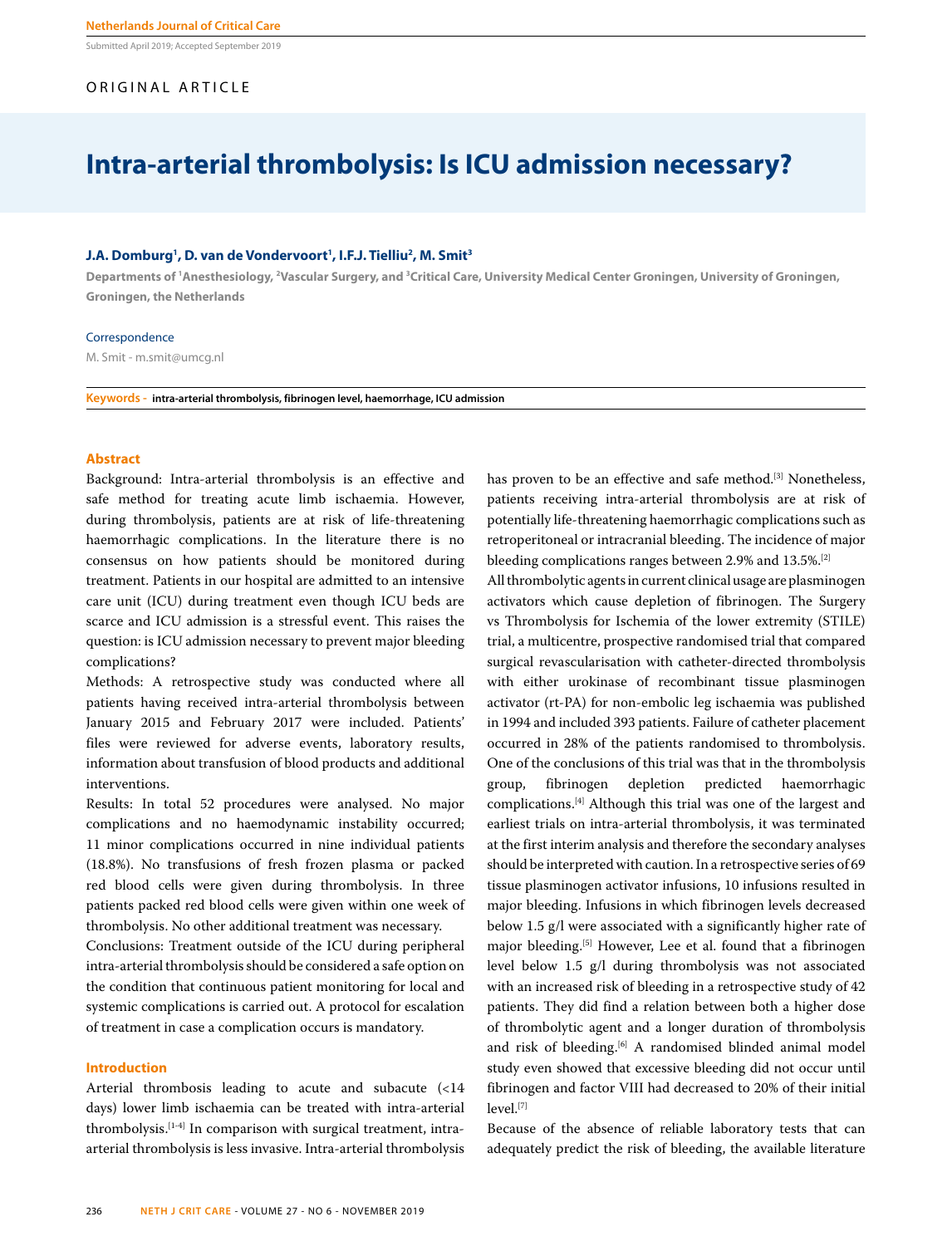advises to monitor patients for bleeding complications during thrombolysis: 'The patient should be kept under continuous surveillance to detect any eventual signs of haemorrhage, and frequent haematocrit/haemoglobin counts should be compared with baseline values.<sup>[2]</sup> However, there is no consensus in the literature on how monitoring should be carried out and at what interval haemoglobin and fibrinogen levels should be determined.<sup>[3,8,9]</sup>

Procedural care has never been studied nor has it been the subject of discussion. As a result, the practice and protocols differ in different hospitals. The safest option, therefore, seems to be to admit all patients to the ICU with very frequent laboratory testing of fibrinogen and haemoglobin and continuous monitoring of vital parameters and clinical signs of bleeding. However, this is a costly procedure, not only in terms of money but also in terms of scarce healthcare resources such as ICU capacity, personnel workload, staffing. Besides these high costs, ICU admission is a stressful experience for most patients.<sup>[10,11]</sup>

The protocol in our hospital states that patients receive a bolus of 100,000 IU urokinase, followed by 100,000 IU urokinase per hour (intermediate dose thrombolysis).<sup>[9]</sup> Furthermore they receive nadroparin 5700 IU subcutaneously twice daily. The aim is to end thrombolysis within 48 hours. During thrombolysis, patients are admitted to an ICU for continuous monitoring of vital parameters and two hourly determination of haemoglobin and fibrinogen levels. If the fibrinogen level decreases below 1.5 g/l, the urokinase infusion rate is halved. If fibrinogen decreases below 1 g/l, urokinase infusion is temporarily stopped until fibrinogen levels have been sufficiently restored. This intensive monitoring protocol allows for early detection and treatment of a major bleeding complication. However, the question remains whether frequent laboratory testing is necessary to prevent major bleeding complications and whether admission to an ICU is indicated. The aims of the current study were to investigate the incidence of major bleeding complications in patients undergoing intra-arterial thrombolysis in our hospital and to investigate the incidence of significant decrease in fibrinogen and haemoglobin.

## **Materials and Methods**

A retrospective study was conducted. All patients who received intra-arterial thrombolysis between January 2015 and February 2017 were included. There were no exclusion criteria. All discharge letters, medical files and laboratory results were reviewed for major or minor haemorrhage, decreases in fibrinogen level below 1.0 g/l and significant decreases in haemoglobin and other major or minor complications.

In addition, information about haemodynamic instability, additional interventions and transfusion of blood products was reviewed. In May 2016 a new electronic patient data management system was implemented which made it possible to retrieve the settings of the urokinase infusion pump.

The Medical Ethics Review Board of our institution declared that all requirements for patient anonymity were fulfilled and that this study is in agreement with regulations for publication of patient data (METC M19.228983).

## **Definitions**

Major haemorrhage was defined as blood loss that led to additional therapy, extended hospitalisation, surgery, or blood transfusion during thrombolysis. Intracranial haemorrhage was also considered a major haemorrhage. Minor haemorrhage was defined as blood loss that did not require additional therapy during thrombolysis, besides cessation of the urokinase infusion. A significant decrease in haemoglobin was defined as a decrease of >2.0 mmol from baseline. Major complications were defined as any undesired event that required therapy, prolonged hospitalisation (>48 h) or any complication that resulted in death, and minor complications were defined as any undesired event that did not require therapy.

## **Statistics**

Statistical analysis was performed using IBM SPSS Statistics 22. Means and standard deviations were calculated for continuous variables. The sample size was too small for meaningful further analysis.

| Total number of procedures                            | 52         |
|-------------------------------------------------------|------------|
| Total number of patients                              | 41         |
| Male $(\%)$                                           | 26(63)     |
| Female (%)                                            | 15(37)     |
| Mean age in years (SD)                                | 65.1(15.1) |
| Mean duration of urokinase infusion in hours (SD)     | 23.5(11.6) |
| Mean number of laboratory tests (SD) per procedure    | 10.7(5.1)  |
| Mean length of stay in ICU in days per procedure (SD) | 1.3(0.53)  |

#### **Table 1.** Demographic and treatment characteristics

## **Results**

In the current retrospective study of 52 procedures during a two-year period, no major complications or haemodynamic instability occurred during peripheral intra-arterial thrombolysis, although the fibrinogen level decreased below 1.0 g/l in 11 procedures (21.2%).

In total 52 procedures were performed in 41 patients, 15 women and 26 men with a mean age of 65.1 years (SD 15.1). Of these patients, 35 received intra-arterial thrombolysis once, three patients received intra-arterial thrombolysis twice, one patient received intra-arterial thrombolysis four times and one patient received intra-arterial thrombolysis six times. The mean duration of infusion of thrombolytic agent was 23.5 hours (SD 11.6), mean number of blood samples analysed was 10.7 (SD 5.1) per procedure. *Table 1* summarises the demographic data and treatment characteristics. The mean sampling interval for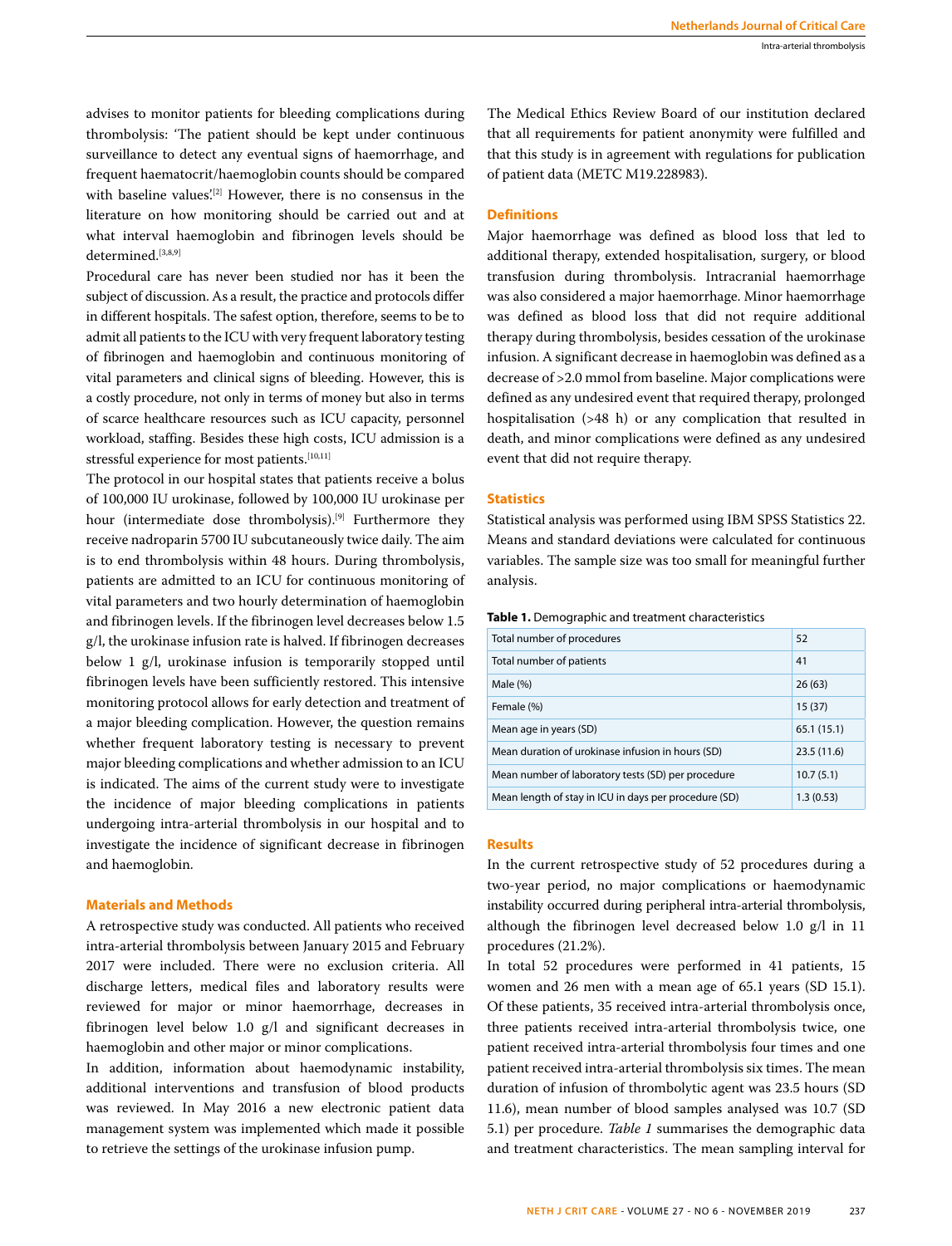Intra-arterial thrombolysis

fibrinogen and haemoglobin determination was two hours and twelve minutes. In total 554 blood samples were analysed. All patients combined stayed over 67 days in the ICU.

*Table 2* shows the complications that occurred in this patient group. No major complications occurred and none of the patients developed haemodynamic instability. In eight out of the 11 cases with a fibrinogen  $\langle 1.0 \rangle$  g/l, the infusion of a thrombolytic agent was stopped. It is unclear why the infusion of the thrombolytic agent was continued in the other three cases. One patient had a significant decrease in haemoglobin due to a groin haematoma that developed during a repeat angiography. Five other patients had a spontaneous groin haematoma. Two of these patients (33%) had a fibrinogen < 1.0 g/l. *Table 3* shows the relationship between groin haematoma and fibrinogen level. No fresh frozen plasma or packed red blood cell transfusion was given, nor did any patient require fibrinogen or prothrombin complex during thrombolysis. However, three patients received packed red blood cells in the first week after thrombolysis. The miscellaneous minor complications comprised fever, haematuria or dislocation of the intra-arterial thrombolysis catheter. No additional treatment was given due to complications *(table 3)*. In the six patients who received thrombolysis multiple times, one groin haematoma occurred without a decrease in fibrinogen level and two patients had a decrease in fibrinogen level without complications.

|                                         | <b>Number of</b><br>procedures (%) | <b>Number of patients</b><br>with fibrinogen<br>$<$ 1.0 g/l (%) |
|-----------------------------------------|------------------------------------|-----------------------------------------------------------------|
| Total                                   | 52                                 | 11                                                              |
| Haemoglobin decreased <sup>1</sup> (SD) | 1(1.90)                            | $\Omega$                                                        |
| Lowest Hb in mmol/l (SD)                | 7.3(1.21)                          | 7.5(1.16)                                                       |
| RBC in first week after thrombolysis 3  |                                    | $\overline{2}$                                                  |
| <b>Major complications</b>              | $\Omega$                           | $\mathbf{0}$                                                    |
| <b>Minor complications</b>              | 11(21.2)                           | 2(18.2)                                                         |
| - Groin haematoma (SD)                  | 6(11.5)                            | 2(18.2)                                                         |
| - Miscellaneous (SD)                    | 5(9.6)                             | $\Omega$                                                        |
| No complications (SD)                   | 40 (76.9)                          | 9(81.8)                                                         |

 $\frac{1}{2}$ 2.0 mmol from baseline; Hb = haemoglobin; RBC = packed red blood cell transfusion

## **Discussion**

**Table 2.** Complications

In the current study no major complications or haemodynamic instability occurred during peripheral intra-arterial thrombolysis, although 11 patients had a fibrinogen level <1.0 g/l (21.2%). There were six groin haematomas (minor complications) which occurred mostly in patients with a fibrinogen level >1.0 g/l. Although our study groups were too small to perform a reliable statistical analysis, these findings do not support the conclusions of earlier studies where a decrease of fibrinogen <1.5 g/l significantly increased bleeding complications.<sup>[4,5]</sup> Rather, our findings seem consistent with later trials which concluded that a fibrinogen level <1.5 g/l during thrombolysis was not associated with an increased bleeding risk.<sup>[6,9]</sup>

One could argue that the absence of major bleeding complications in our retrospective study might be the result of cessation of the urokinase infusion when the fibrinogen level decreased below 1.0 g/l. However, in the retrospective study by Skeik et al.<sup>[5]</sup> a significant increase of bleeding complications was reported when fibrinogen levels decreased below 1.5 g/l, whereas in our study the infusion was not paused until the fibrinogen level dropped below 1.0 g/l. Another explanation for this discrepancy might be that in both the STILE trial and the study by Skeik et al., patients received both urokinase or rt-PA as well as additional intravenous heparin continuously in therapeutic doses during thrombolysis after an initial bolus of 5000 IU.<sup>[4,5]</sup> In this way not only the fibrinogen storage is depleted by plasmin as a result of the urokinase, but the remaining fibrinogen is less readily converted into fibrin by thrombin due to the heparin infusion, which is a factor Xa and thrombin inhibitor. This could make patients with a low fibrinogen more susceptible to bleeding complications. The patients in our hospital received a therapeutic dose of nadroparin instead of heparin, which has a less profound effect on thrombin.

The mean sampling interval for fibrinogen and haemoglobin determination was two hours and twelve minutes, showing ICU personnel strictly followed the protocol. Another component of procedural care which makes ICU admission obligatory is continuous monitoring of vital parameters. Our data show that none of the patients receiving intra-arterial thrombolysis who had a haematoma or a decrease in fibrinogen level had haemodynamic instability needing vasopressor support or intravenous fluid resuscitation. Also, no transfusions of packed red blood cells or fresh frozen plasma were needed during thrombolysis.

There are some limitations to this study. First it is a retrospective analysis over a two-year period with a relatively small sample size. This could account for the fact that no major complications occurred.

Based on the absence of major complications and haemodynamic instability in this group of patient in combination with the latest literature which does not show a correlation between low fibrinogen and bleeding complications, it seems safe to manage these patients outside the ICU. Since these patients are still at risk of serious bleeding complications, they should be monitored in a ward equipped to recognise these complications and intervene immediately. Before any major change in patient management can occur, we advise to perform a risk analysis with input from all the disciplines involved. Furthermore, this should be thoroughly discussed with the nursing and medical staff of the ward involved and additional training is needed. Also, the protocol should be amended. Even though each of these steps may be time-consuming, in the interest of patient